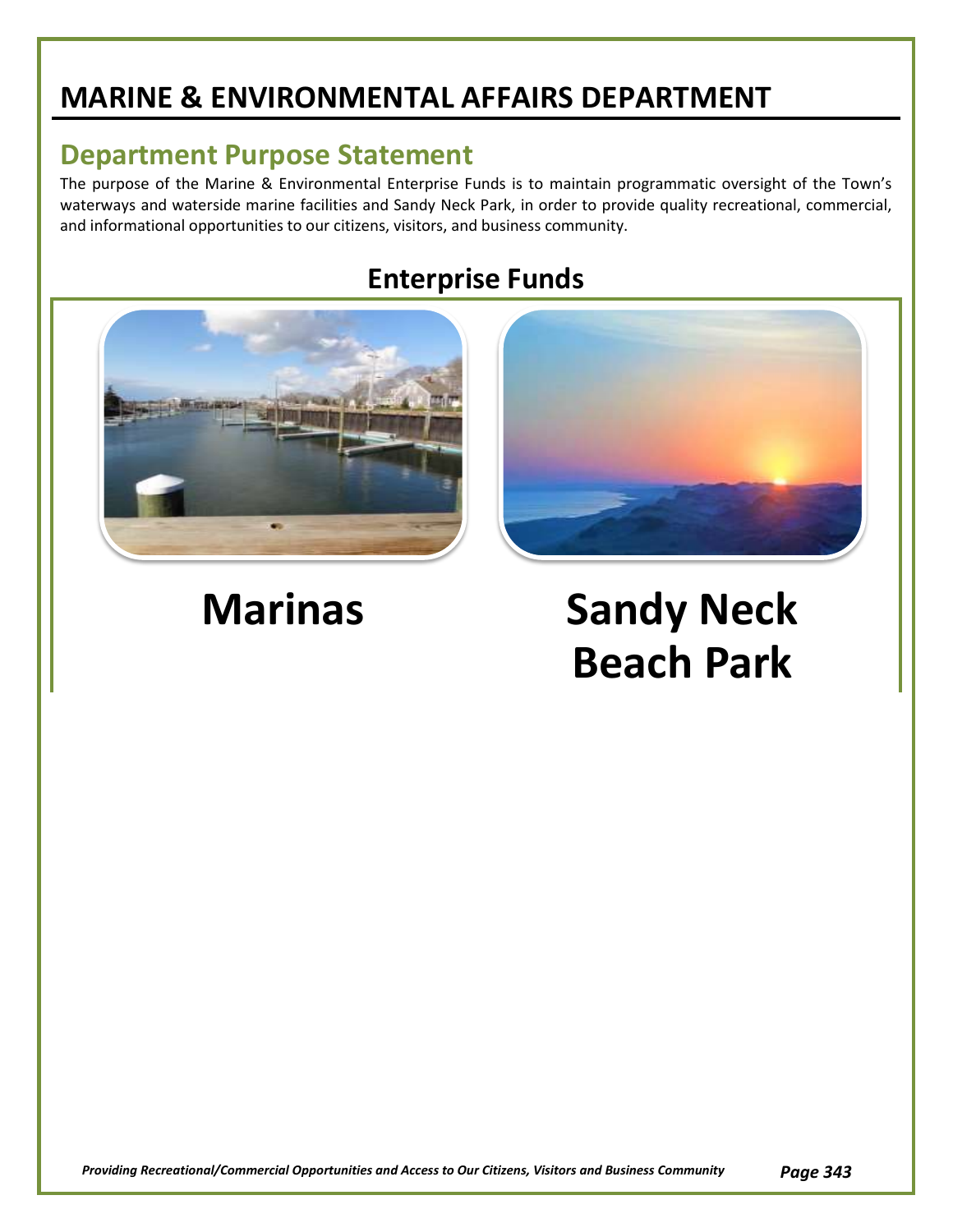### **MARINA ENTERPRISE FUND**

### **Purpose Statement**

The purpose of the Marina Enterprise Fund is to provide services in a manner that is fair and uniform to all users, as well as to protect the safety of people and vessels that use our waterways and waterside facilities.

### **Town Operated Marinas**

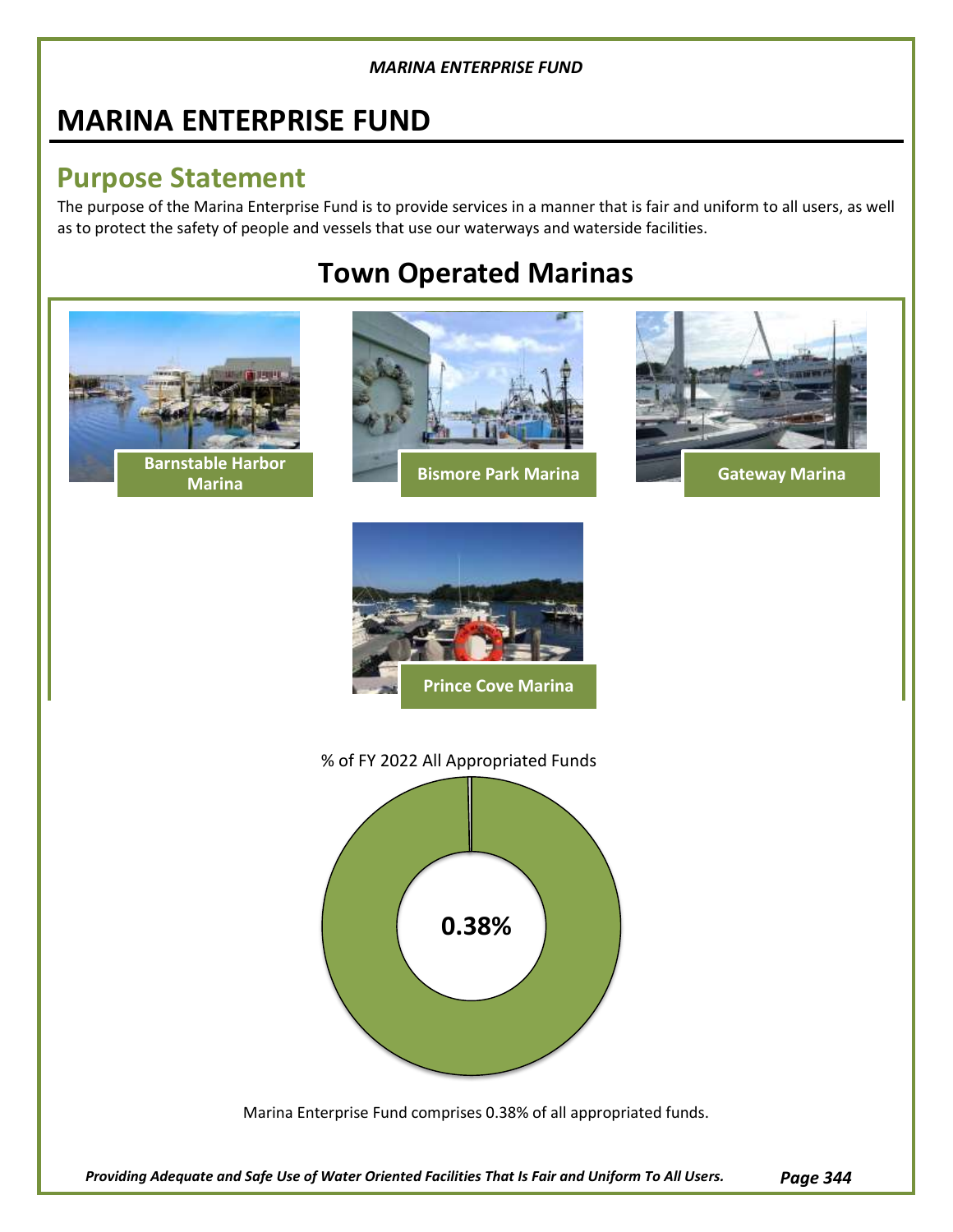### **Enterprise Fund Services Provided**

The Marina Enterprise Fund was established as part of the FY 2006 budget. With extensive study by the Comprehensive Financial Advisory Committee (CFAC) and the Waterways Committee as directed by the Town Council, the Marina Enterprise Fund requires that all marina related expenses are recovered by the revenues of the users of the marinas and that no funds are required from the General Fund. As the fund grows, future upgrades to all the marinas will be possible.

The Marina Enterprise Fund encompasses the four Town owned marina facilities: Barnstable Harbor Marina, Bismore Park Marina, Gateway Marina, and The Marina at Prince Cove. With 188 boat slips available.

The Marina Enterprise Fund was established to:

- Maintain order on the Marina grounds;
- Monitor slip and marina use;
- Oversee, review, and promulgation of regulations (subject to approval of the Town Manager);
- Enforcement of marina regulations;
- Review of applications received for contract compliance;



*Bismore Park Docks*



*Prince Cove Slips*

- Filled vacancies from established waiting lists, filled 2 slips;
- Implemented online software to handle online slip contracts and online transient dockage requests and payments;
- Continued dock hardware improvements at all Town Marinas, replaced 4 floating docks at Barnstable Harbor;
- Continued to repair all docks and piers as needed;
- Updated landscape/hardscape and signage at Prince Cove Marina;
- Collect fees for use of offloading area (Bismore Park) and transient use;
- Collect fees for parking at The Marina at Prince Cove;
- Cleanup of Marina grounds;
- Provide pump out service at Barnstable Harbor Marina, Bismore Park Marina, and the Marina at Prince Cove;
- Mailing of reminder notices to wait list applicants of deadlines to renew;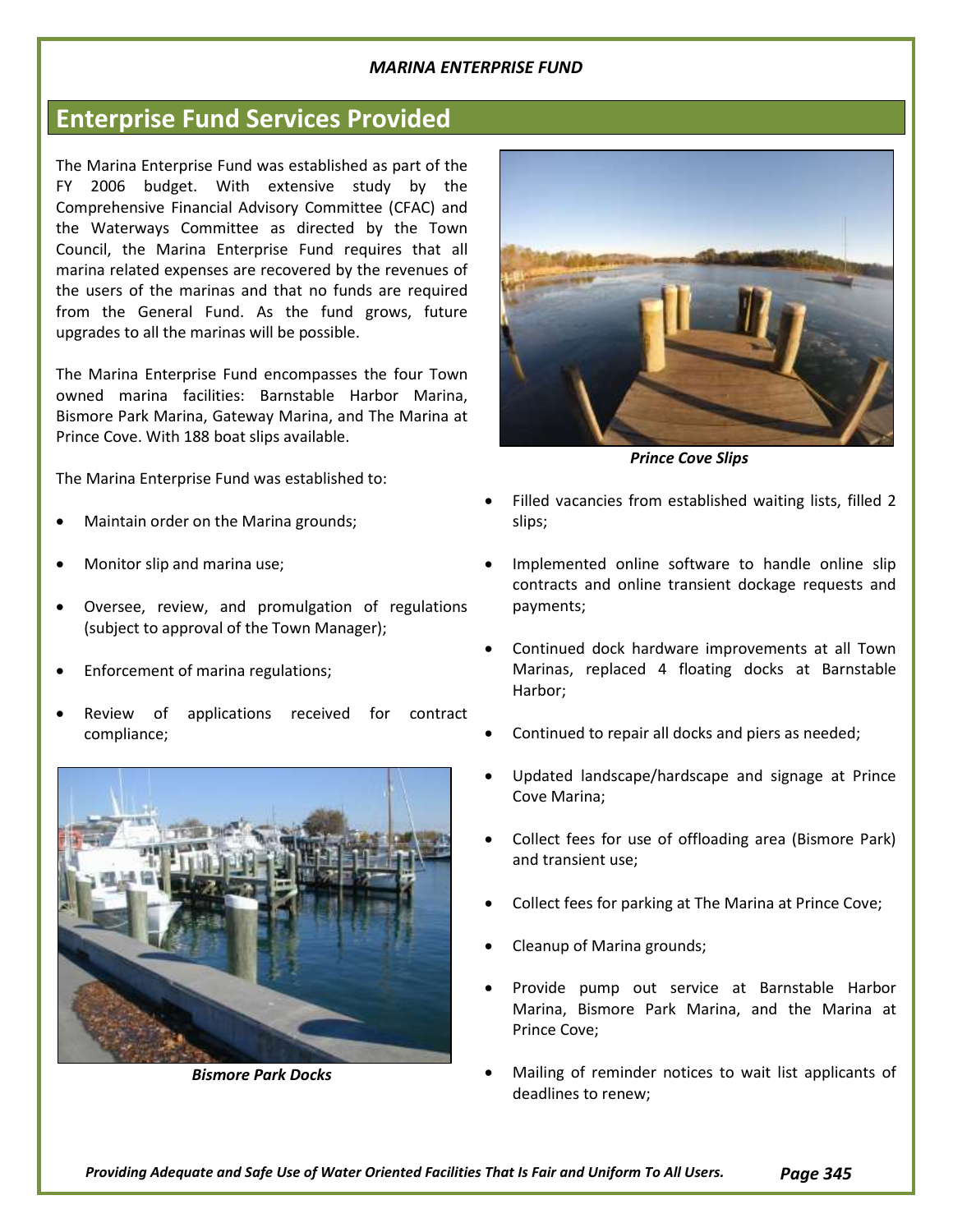### **Enterprise Fund Services Provided**

- Award slip agreements (renewal and new);
- Collect seasonal, transient, and winter dockage fees;
- Maintain waiting lists, collect associated fees award slips from the lists;
- Worked with Planning and Development to implement new bathroom facilities cleaning;
- Updated all Transient Dockage with signage for improved communication to boaters;
- Modified operations at Marinas to allow for continued usage during pandemic;
- Prepare for and responsible for payment of supplies and utilities including trash removal, lighting, electrical service, restroom supplies, vending, etc., and;
- Cover all expenses with revenues generated by the fees assessed to the users of the marina facilities.

### **Goals and Objectives - Town Council's Quality of Life Strategic Plan (SP)**

#### **Short-Term:**

- **1.** Continue to fill vacancies from established waitlists of all Town-owned marinas. **(SP: Regulatory Process and**  Performance, **Economic** Development, **Communication).**
- **2.** Continue with float replacement program and float improvements at all Town owned marinas. **(SP: Infrastructure, Economic Development)**
- **3.** Continue to implement bulkhead repair and upgrades survey to the Bismore Park Bulkhead. **(SP: Infrastructure).**
- **4.** Update Marina Regulations (**SP: Regulatory Process and Performance).**

#### **Long-Term:**

- **1.** Replace the Bismore Park Marina Bulkhead. **(SP: Public Health and Safety, Communication, Economic Development)**
- **2.** Survey the west side of Barnstable Harbor Marina riprap stone for repair. **(SP: Public Health and Safety, Economic Development)**
- **3.** Continue with float plan upgrades to all four Town owned marinas. **(SP: Public Health and Safety, Infrastructure, Economic Development)**

*Providing Adequate and Safe Use of Water Oriented Facilities That Is Fair and Uniform To All Users. Page 346*



*Barnstable Harbor Marina*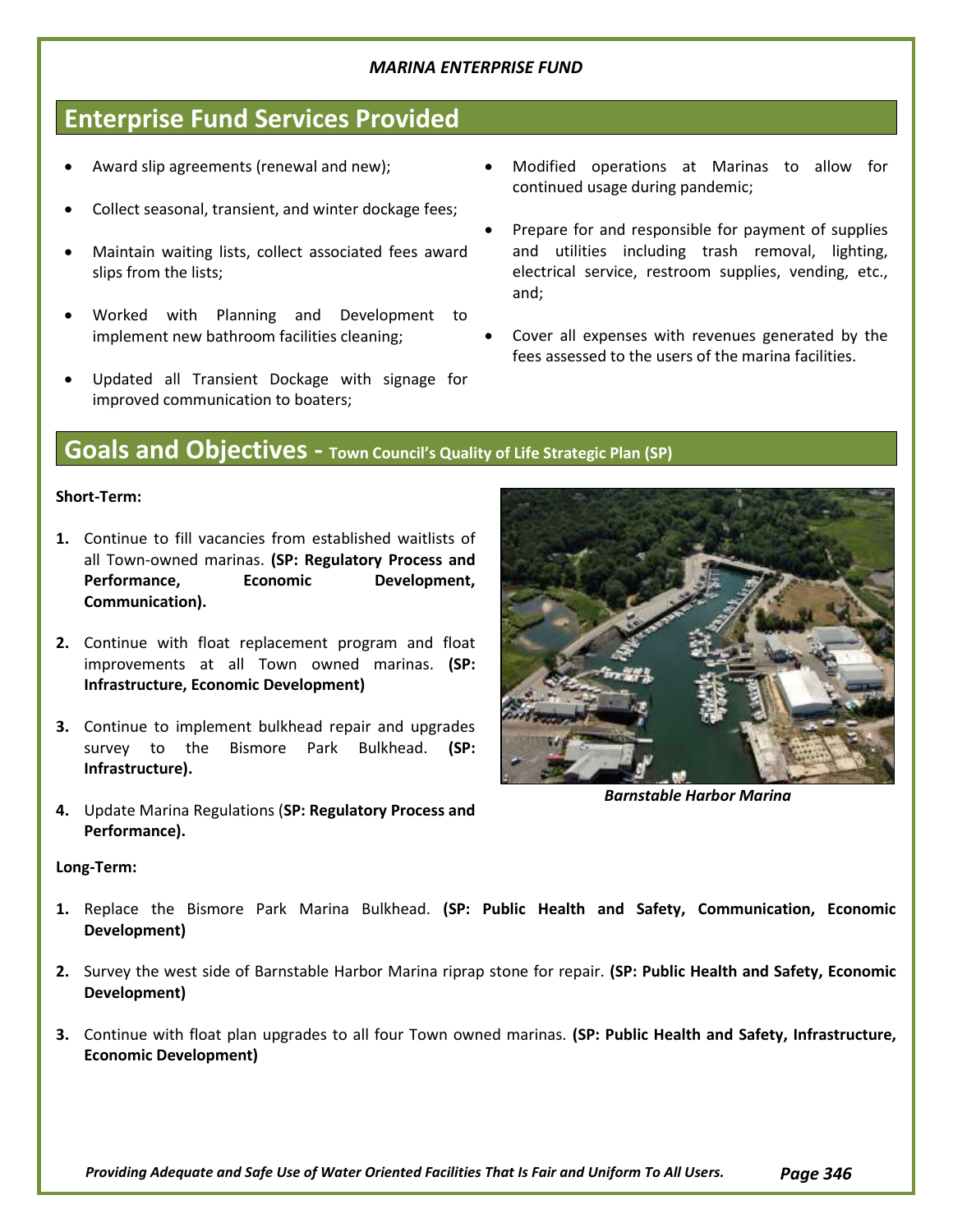## **Enterprise Fund Budget Comparison**

| <b>Marina Enterprise Fund</b>            | <b>Actual</b>  | Projected | Approved           | Proposed       | Change      | Percent       |
|------------------------------------------|----------------|-----------|--------------------|----------------|-------------|---------------|
| <b>Source of Funding</b>                 | <b>FY 2020</b> | FY 2021   | FY 2021            | <b>FY 2022</b> | $FY21 - 22$ | <b>Change</b> |
| Fees, Licenses, Permits                  | \$722,780      | \$771,813 | \$528,750          | \$687,250      | 158,500     | 29.98%        |
| <b>Charges for Services</b>              | 18,854         | 18,666    | 10,000             | 15,000         | 5,000       | 50.00%        |
| Interest and Other                       | 16,304         | 11,177    | 10,000             | 10,000         |             | 0.00%         |
| <b>Special Revenue</b>                   | 30,000         | 30,000    | 30,000             |                | (30,000)    | $-100.00\%$   |
| <b>Capital Trust Fund Reserves</b>       | 55,631         | 54,031    | 54,031             | 46,981         | (7,050)     | $-13.05%$     |
| Transfer In                              |                | 27,465    |                    | 30,000         | 30,000      | 0.00%         |
| <b>Total Operating Sources</b>           | \$843,569      | \$913,152 | \$632,781          | \$789,231      | \$156,450   | 24.72%        |
| <b>Borrowing Authorizations</b>          |                |           |                    | 375,000        | 375,000     | 0.00%         |
| <b>Total Capital Sources</b>             | \$0            | \$0       | \$0                | \$375,000      | \$375,000   | $0.00\%$      |
|                                          |                |           |                    |                |             |               |
| <b>Total Source of Funding</b>           | \$843,569      | \$913,152 | \$632,781          | \$1,164,231    | \$531,450   | 83.99%        |
| <b>Direct Operating Expenses</b>         |                |           |                    |                |             |               |
| Personnel                                | \$193,885      | \$208,263 | \$244,294          | \$249,416      | \$5,122     | 2.10%         |
| <b>Benefits</b>                          | 8,810          | 10,949    | 14,852             | 11,599         | (3, 253)    | $-21.90%$     |
| <b>Operating Expenses</b>                | 95,498         | 76,505    | 96,324             | 103,145        | 6,821       | 7.08%         |
| Capital Outlay                           | 41,312         | 43,098    | 20,000             | 55,000         | 35,000      | 175.00%       |
| Debt Service                             | 355,504        | 341,544   | 341,544            | 295,426        | (46, 118)   | $-13.50%$     |
| <b>Transfers Out</b>                     |                |           |                    | 27,465         | 27,465      | 0.00%         |
| <b>Total Direct Operating Expenses</b>   | \$695,008      | \$680,359 | \$717,014          | \$742,051      | \$25,037    | 3.49%         |
|                                          |                |           |                    |                |             |               |
| <b>Indirect Operating Costs</b>          |                |           |                    |                |             |               |
| General Fund Staff                       | \$30,932       | \$32,280  | \$32,280           | \$28,373       | ( \$3,907)  | $-12.10%$     |
| Pensions                                 | 24,566         | 25,343    | 25,343             | 20,292         | (5,051)     | $-19.93%$     |
| Audit & Software Costs                   | 3,560          | 4,644     | 4,644              | 4,989          | 345         | 7.43%         |
| Property, Liability Insurance            | 8,784          | 8,695     | 8,695              | 4,416          | (4, 279)    | $-49.22%$     |
| <b>Total Indirect Operating Expenses</b> | \$67,842       | \$70,962  | \$70,962           | \$58,069       | (\$12,893)  | $-18.17%$     |
| <b>Total Operating Expenses</b>          | \$762,850      | \$751,321 | \$787,976          | \$800,120      | \$12,144    | 1.54%         |
|                                          |                |           |                    |                |             |               |
| Capital Improvement Program              | 11,678         |           |                    | 375,000        | 375,000     | 0.00%         |
| <b>Total Capital Expenses</b>            | \$11,678       | \$0       | \$0                | \$375,000      | \$375,000   | $0.00\%$      |
| <b>Total Expenses</b>                    | \$774,528      | \$751,321 | \$787,976          | \$1,175,120    | \$387,144   | 49.13%        |
| <b>Excess (Deficiency) cash basis</b>    | \$69,041       | \$161,831 | $($ \$155,195) $ $ | ( \$10,889)    | \$144,306   |               |
| <b>Beginning Certified Free Cash</b>     | \$920,456      |           | \$989,497          | \$834,302      |             |               |
| FY 2021 Projected Excess<br>(Deficiency) |                |           |                    | 161,831        |             |               |
| <b>Ending Projected Certified Free</b>   | \$989,497      |           | \$834,302          | \$985,244      |             |               |
| Cash                                     |                |           |                    |                |             |               |

*Providing Adequate and Safe Use of Water Oriented Facilities That Is Fair and Uniform To All Users. Page 347*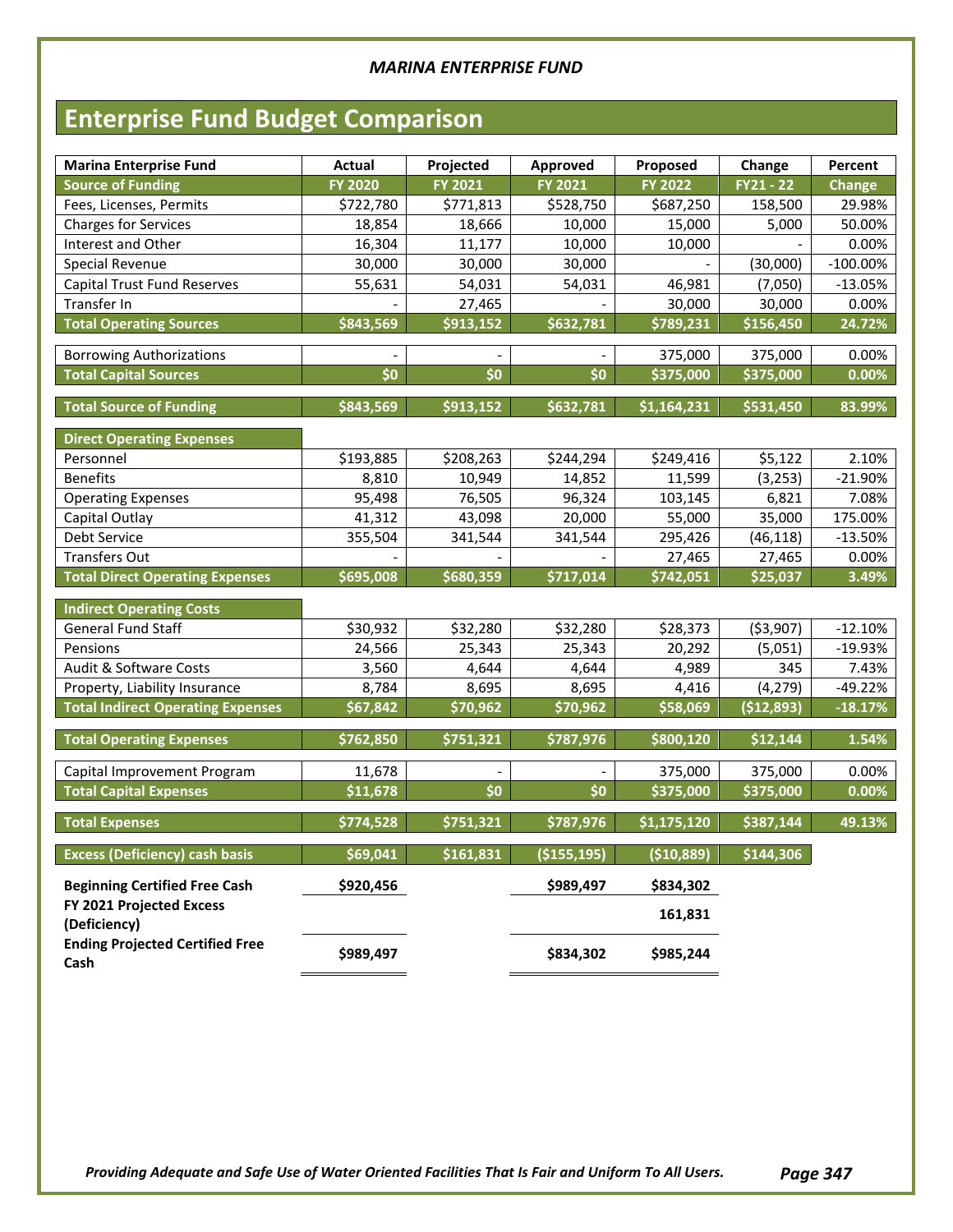### **Enterprise Fund Budget Comparison (Continued)**

#### **Summary of Budget Changes**

The Marina Enterprise Fund's proposed FY 2022 budget is increased by \$12,144 (1.54%) from the approved FY 2021 budget. Personnel budget change includes contractual obligations and seasonal wage increase. Operating budget change includes returned line items that were reduced in the FY 2021 budget due to the public health crisis, and anticipated gasoline/diesel contract price increases. Transfer out includes the General Fund reimbursement for the FY 2021 Town Council appropriation order 2021-038. Capital outlay includes the annual dock replacement program as well as Bismore timber and dock repairs.

| Job Title                               | <b>FY 2020</b> | <b>FY 2021</b> | <b>FY 2022</b> | <b>Change</b> |
|-----------------------------------------|----------------|----------------|----------------|---------------|
| Administrative Assistant                | 0.30           | 0.20           | 0.20           |               |
| Director Marine & Environmental Affairs | 0.15           | 0.15           | 0.15           |               |
| <b>Supervisor Harbor Master</b>         | 0.75           | 0.75           | 0.75           |               |
| Office Manager                          | 0.10           | 0.10           | 0.10           |               |
| <b>Full-time Equivalent Employees</b>   | 1.30           | 1.20           | 1.20           |               |

| <b>FY 2021</b> | <b>FY 2022</b> | <b>Change</b> |
|----------------|----------------|---------------|
| 0.20           | 0.20           |               |
| 0.15           | 0.15           |               |
| 0.75           | 0.75           |               |
| 0.10           | 0.10           |               |
| 1.20           | 1.20           | -             |

| <b>Budget Reconciliation</b>                  | Personnel | <b>Operating</b> | Capital  | <b>Totals</b> | <b>FTE</b> |
|-----------------------------------------------|-----------|------------------|----------|---------------|------------|
| FY 2021 Approved Budget                       |           |                  |          | \$787,976     |            |
| Contractual Obligations Net of Staff Turnover | (7, 132)  |                  |          | (7, 132)      |            |
| Change in Indirect Costs                      | (5,051)   | (7, 841)         |          | (12, 892)     |            |
| One-Time Charges                              |           |                  | (20,000) | (20,000)      |            |
| Debt Service                                  |           | (46, 118)        |          | (46, 118)     |            |
| FY 2022 Budget Changes                        |           |                  |          |               |            |
| 1. Seasonal Pay Increases                     | 9,000     |                  |          | 9,000         |            |
| 2. Line Item Increases                        |           | 5,050            |          | 5,050         |            |
| 3. Anticipated Gasoline/Diesel Increases      |           | 1,770            |          | 1,770         |            |
| 4. Bismore Park Repairs                       |           | 27,465           |          | 27,465        |            |
| 5. Bismore Timber and Dock Repairs            |           |                  | 30,000   | 30,000        |            |
| 6. Dock Replacement and Maintenance           |           |                  | 25,000   | 25,000        |            |
| FY 2022 Proposed Budget                       | (\$3,183) | ( \$19, 674]     | \$35,000 | \$800,120     |            |

- **1. Minimum Wage Impact -** The Massachusetts Minimum Wage Act gradually increases the minimum wage in Massachusetts from \$11/hour to \$15/hour over five years.
- **2. Operations Line Items Increase -** The line items requesting to increase are Marine Related Services, Gasoline, Uniforms, Boats/Equipment and Ice/Water Expenses. In FY 2021, due to budget reductions funding was cut. The Marina Operations Enterprise Account was not negatively affected by COVID-19 and the program actually saw an increase in transient dockage usage therefore, seeing an increase in revenue generated.
- **3. Gasoline/Diesel Contract Price Increases -** The Town anticipates contract cost increases for the purchase of gasoline and diesel through County bids.
- **4. Bismore Park Repairs –** The Marina Enterprise Fund will reimburse the General Fund for repairs at Bismore Park Marina in Hyannis. These original funds were provided in FY 2021 Town Council #2021-038.

*Providing Adequate and Safe Use of Water Oriented Facilities That Is Fair and Uniform To All Users. Page 348*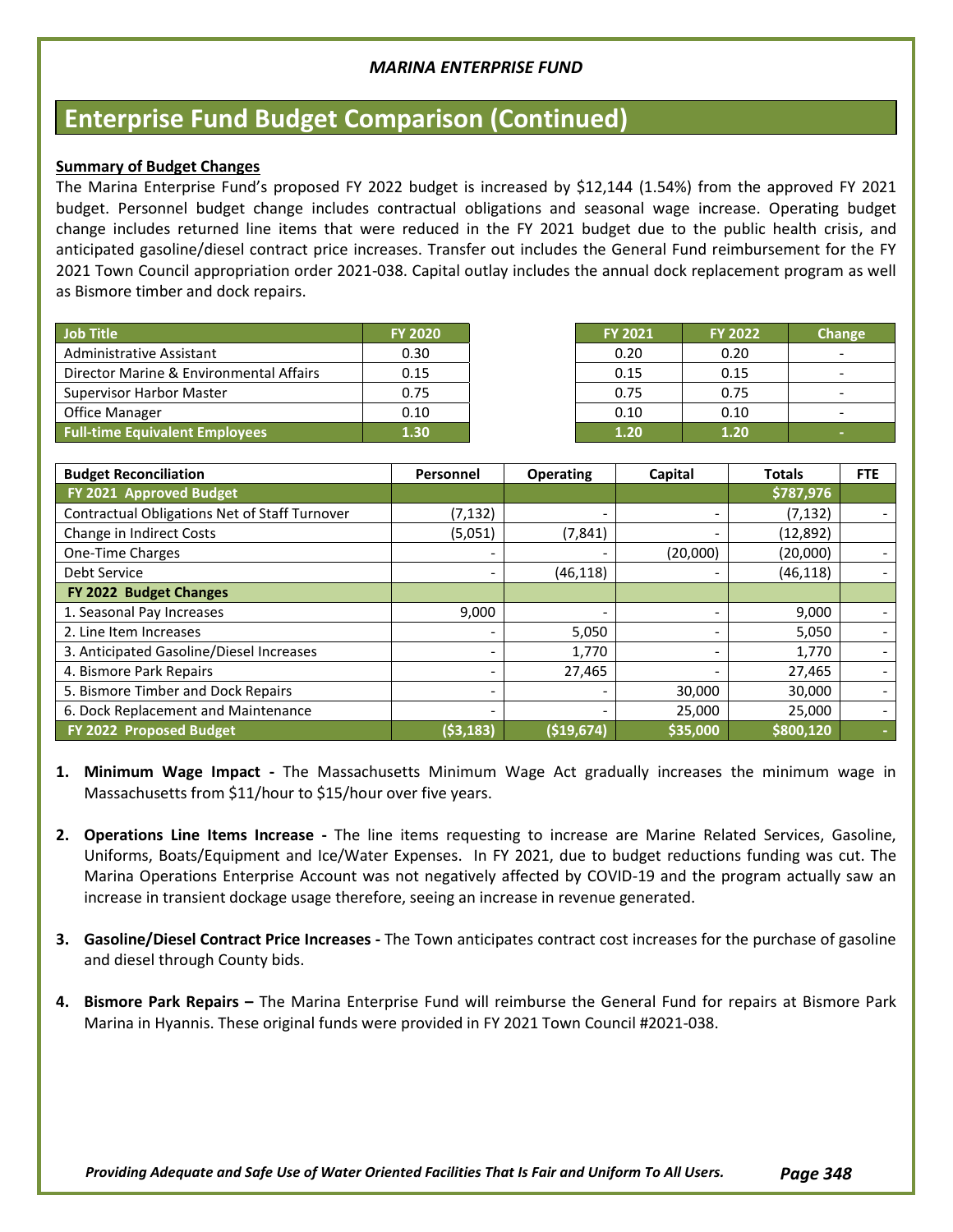### **Enterprise Fund Budget Comparison (Continued)**

- **5. Bismore Timber and Dock Repairs -** On September 25th, 2018 Foth-CLE performed nondestructive visual inspections on the all of the existing timber structures located at Bismore Park Marina in Barnstable, MA. This inspection was part of a larger condition assessment that was conducted at Bismore Park and Gateway Marina for the Town of Barnstable. The final condition assessment report provided a full list of all observed structural deficiencies and described the overall condition of all existing waterfront infrastructure. This request is intended to address the prioritized repairs to maintain the structural capacity of the timber pier structures prior to bulkhead replacement.
- **6. Dock Replacement and Maintenance -** Due to outdoor elements and use, the docks/floats and gangways have become safety hazards for the public use. Ongoing replacement and maintenance is mandatory for use of the marina facilities in a safe manner.

#### **Factors Affecting Revenues**

The rates are set in accordance with the necessary revenue required to run the marina operations including all capital improvements. The possibility of expanding the number of slips would allow for additional revenue sources in this area. The marinas have a waiting list for slip space, so vacancy rates are not a significant factor in calculating revenues. Revenues are projected to increase slightly each year through a combination of activity levels and rate adjustments. Other factors that could affect revenue include weather conditions, economic conditions (fuel costs), state and/or federal regulations, and staffing.

#### **Factors Affecting Expenses**

The purchase of the Prince Cove Marina in FY 2003 was financed with the issuance of a new loan. The new revenue



*Prince Cove Staff Shed*

sources derived from taking over the operations of the marina covers the annual loan payments for the acquisition. Additionally, a loan of \$1,250,000 was issued to replace the Barnstable Harbor Bulkhead. The General Fund will repay \$725,000 of the loan and the Marina Enterprise Fund will repay the remaining \$525,000. The FY 2016 and FY 2017 capital programs authorized another \$1.5 million in dredging and bulkhead improvement projects. The annual debt payments for this operation have increased significantly as a result.

The Marina Enterprise Fund revenues have met expectations for the past few fiscal years due to vibrant transient activity, and most of the operation's slips are occupied. However, over the past 2 years \$1.5 million of capital improvements have been approved for projects such as the dredging of Gateway Marina and the reconstruction of the Prince Cove bulkhead. Further request include the design and construction for a new bulkhead at Bismore Marina. Even with vibrant activity levels, rate increases will be necessary to repay the bonds issued for the capital improvements.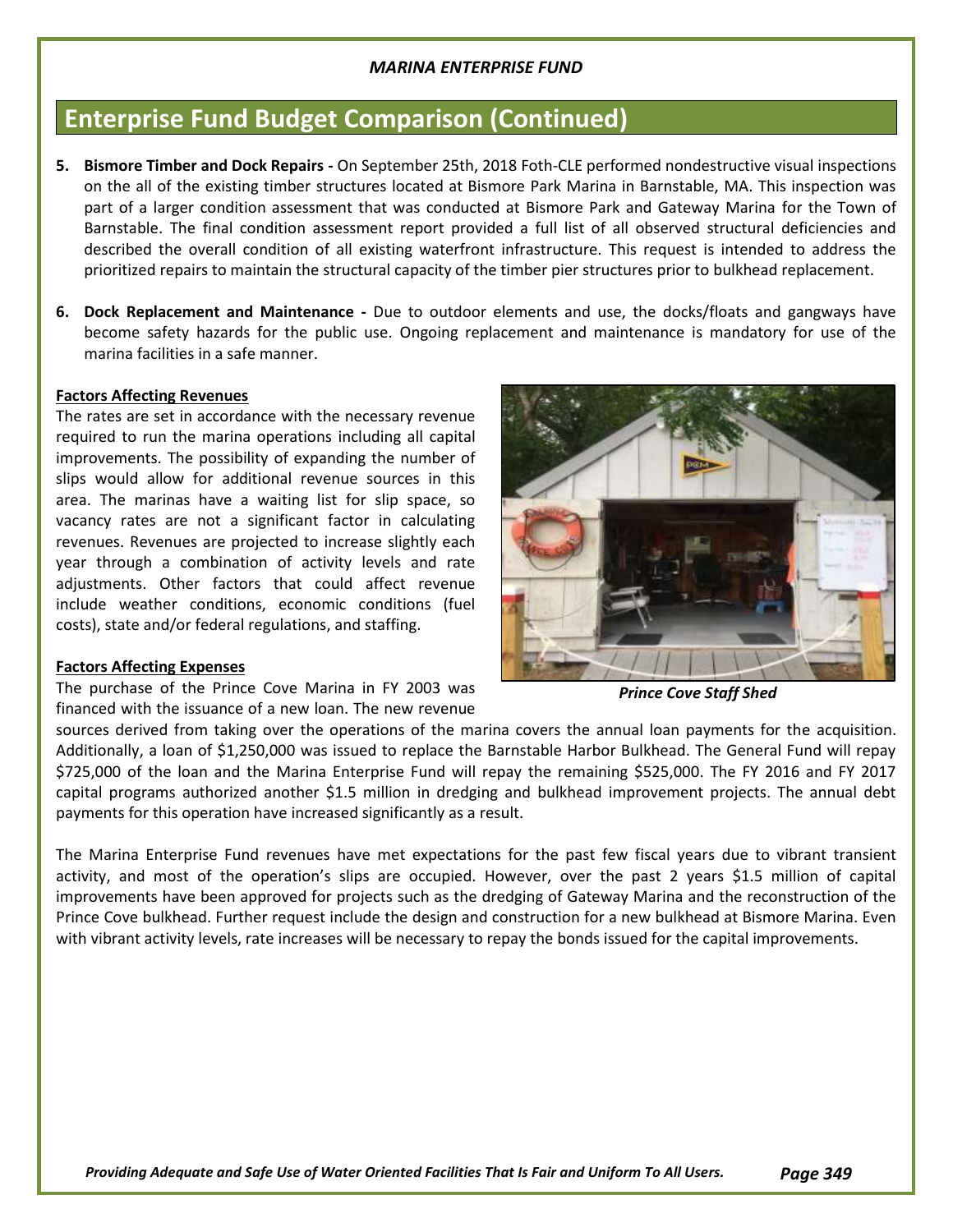### **Marina Enterprise Fund Budget History**



Any change is the result of a reallocation of permanent salary to the General Fund.



The Marina Enterprise fund actual expenditures range 96% to 98% of annually approved budgets.



The spike in FY 2020 was due to a one-time vehicle purchase. Over the five year period this budget has remained level.



Debt service represents the largest expense category

within the Marina operations at 37%.



Fees, Licenses, Permits account for 87% of all Marina Enterprise Fund revenues. This includes both transient docking fees and annual slip holders. The Capital Trust Fund provides the second largest source of revenue at 6% for debt service payments associated with the Barnstable Marina Bulkhead project in 2011.

Budget History By Category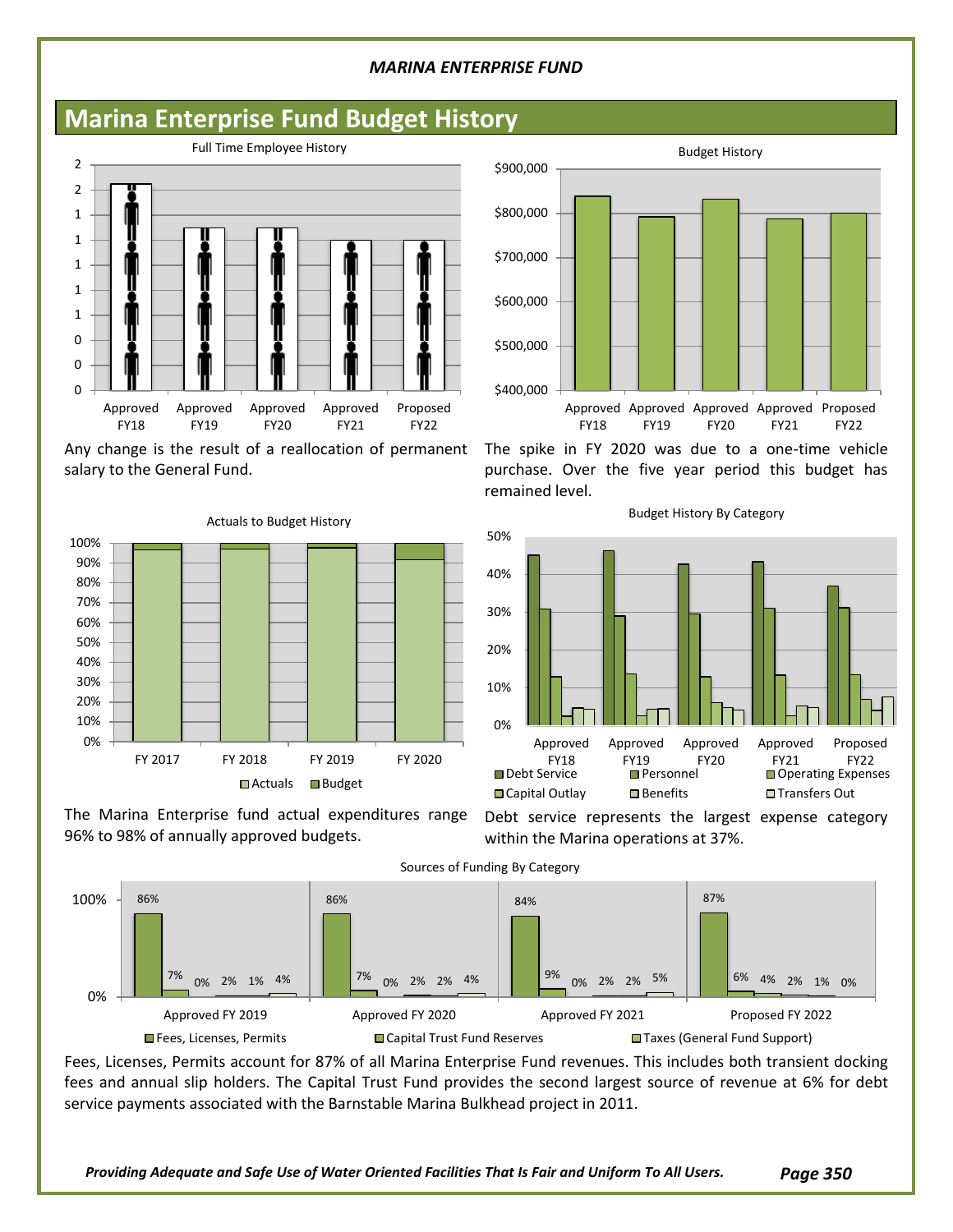### **SANDY NECK BEACH PARK ENTERPRISE FUND**

### **Purpose Statement**

The objective of the Sandy Neck Beach Park is to provide access and recreational opportunities to our Town's citizens and visitors while protecting the natural, cultural, and historic resources on Sandy Neck so that a long-term, sustainable balance between use and conservation of these resources is achieved.



Sandy Neck Park Enterprise Fund comprises 0.51% of all appropriated funds.

*Balancing the Use and Conservation of Sandy Neck Beach Park's Unique Resources Page 351*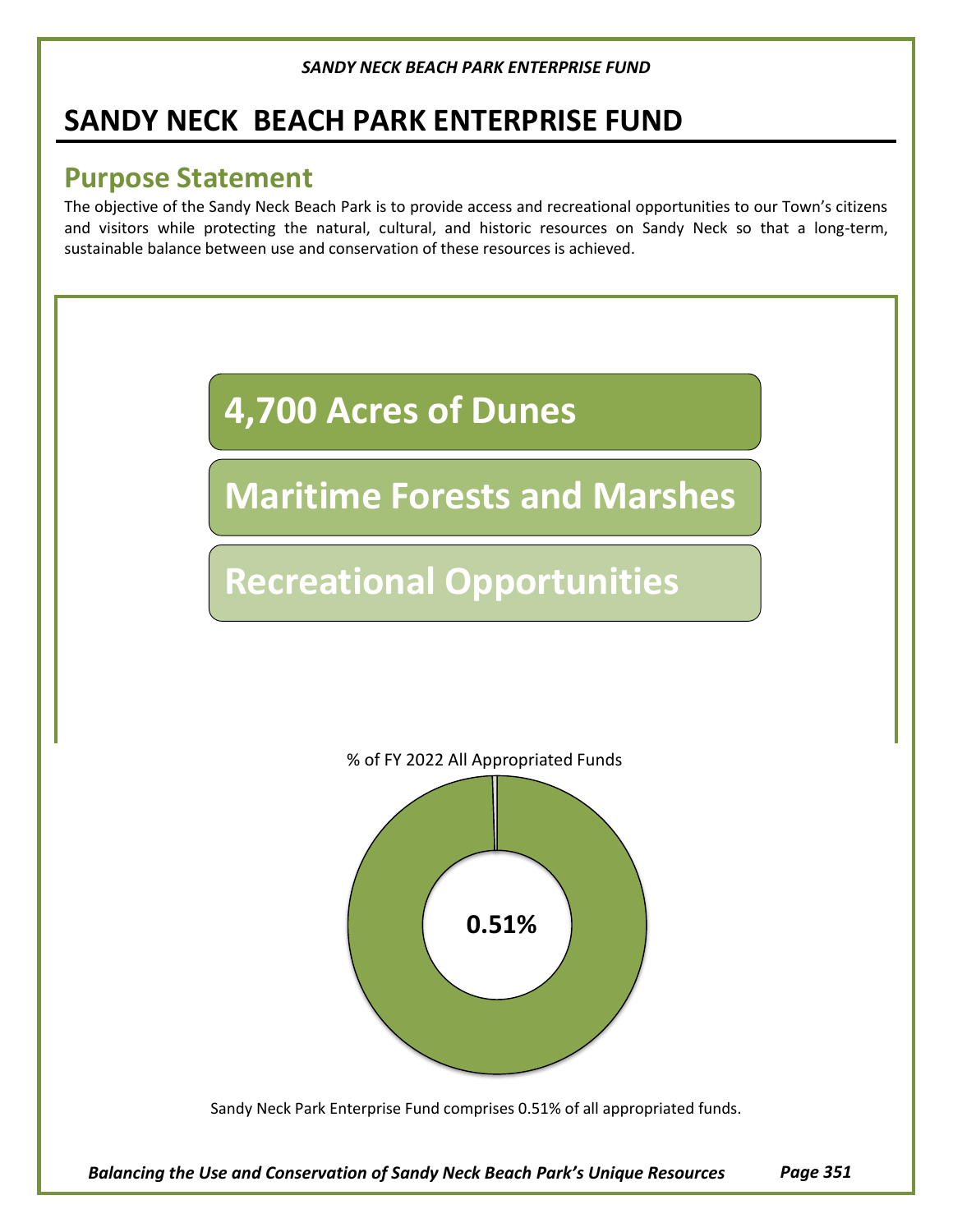### **Enterprise Fund Services Provided**

The purpose of the Sandy Neck Program is to provide recreational opportunities and access to our Town's citizens and visitors while protecting the natural, cultural, and historic resources on Sandy Neck so that a long term, sustainable balance between use and conservation of these resources is achieved.

The Sandy Neck Program is responsible for the protection and enhancement of Sandy Neck Beach Park. Some of the specific services include:

#### **Gatehouse Operations: (the hub of all beach activities):**

- Processing vehicles, collecting fees, database and record keeping, scheduling cottage owner escorts and issuing trail passes;
- Providing the public with beach information and written materials (maps, regulations, policies, tide . charts, etc.);
- Issuing Special Permits for large events such as weddings, charitable functions and organized campfire gatherings;
- Merchandise sales (clothing, firewood and Sandy Neck memorabilia), and;
- Liaison for all communication emergencies.

#### **Natural Resource Management and Enhancement:**

- Monitoring/GPS/recording of piping plover, least tern and diamond back terrapin nests;
- Erecting enclosures and fencing around protected species nesting habitat;
- Mandatory data collection and reporting of  $\bullet$ endangered species populations to state agencies;
- Injured wildlife rescue, including marine mammals and cold stunned sea turtles, and;
- Overseeing Sandy Neck hunting activities.



*Sandy Neck Public Beach*

#### **Off Road Vehicle (ORV) Operations**:

- Educating ORV beach patrons regarding expectations for safety and natural resource protection;
- Patrolling the ORV beach to ensure regulatory compliance (curfew, campfires, speed, tire pressure requirements, etc.), and;
- Cottage owner escorts, Beach Point patrols, tent camping program and shellfishing compliance;

#### **Enforcement and Emergency Response:**

- Issuing verbal and written warnings, non-criminal citations, and permit suspensions;
- Court hearings and resulting appeals, and;
- First responder duties for Sandy Neck medical emergencies over a wide variety of incidents.

#### **Educational Program:**

- Junior Ranger Programs;
- Diamondback terrapin headstart and outreach programs; and
- Halfway House environmental and educational events.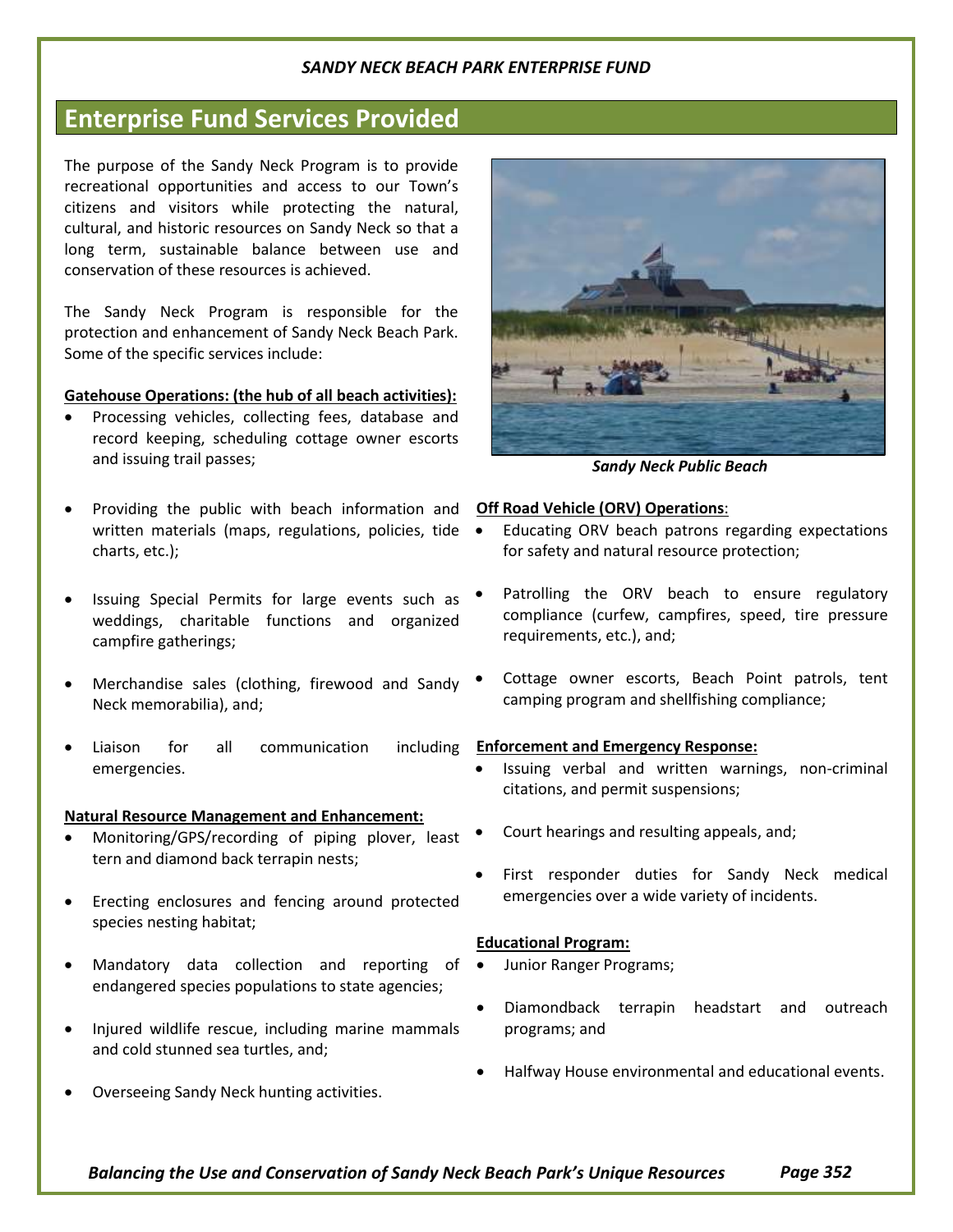### **Recent Accomplishments**

- Responded to the on-going Covid-19 pandemic through the incorporation of new policies, guidelines and adherence to State mandates while allowing as many recreational opportunities as possible to the public and ensuring both staff and patron safety;
- Implemented a reservation system for campers on the Off Road Vehicle (ORV) beach;
- Submitted an updated HCP to the state NHESP to  $\bullet$ include more coverage and activities in order to enhance our abilities to provide recreational access for patrons while still protecting our endangered species;
- Increased safety measures through the installation of a radar speed sign on Sandy Neck Road, new signage and increased visibility for pedestrian crossing at the Sandy Neck Gatehouse;
- Fully implement an RFID system for ORV permits to better enhance tracking, safety, enforcement, processing and statistics for ORV beach use;
- Addressed issues in the Sandy Neck Parking lot by scraping back encroaching sediment and re-painting lines to increase patron use/ease of access and emergency vehicle response, and;
	- Investigated Sandy Neck Safety Solutions to address beach patron and staff safety.

### **Goals and Objectives - Town Council's Quality of Life Strategic Plan (SP)**

#### **Short-Term:**

- **1.** Update Sandy Neck Beach Rules and Regulations to address new issues and enhance public safety **(SP: Public Health and Safety, Recreation).**
- **2.** Continue to adjust and respond to the on-going Covid-19 pandemic to ensure both staff/patron safety while adhering to state guidelines and providing recreational opportunities at Sandy Neck **(SP: Public Health and Safety, Recreation).**



*Sandy Neck Marsh*

**3.** Improve and streamline Endangered Species monitoring through the implementation of a new digital data recording system **(SP: Recreation, Environmental and Natural Resources).**

#### **Long-Term:**

- **1.** Implement coastal resiliency strategies to the bathhouse/parking area thereby protecting Sandy Neck Infrastructure. **(SP: Environment and Natural Resources, Infrastructure, Recreation)**
- **2.** Construct a Coastal Interpretive Center that will provide the public, as well as school groups, with interactive educational materials about Sandy Neck; its cultural history, ecology and geology. **(SP: Infrastructure, Education, Environment and Natural Resources, Recreation)**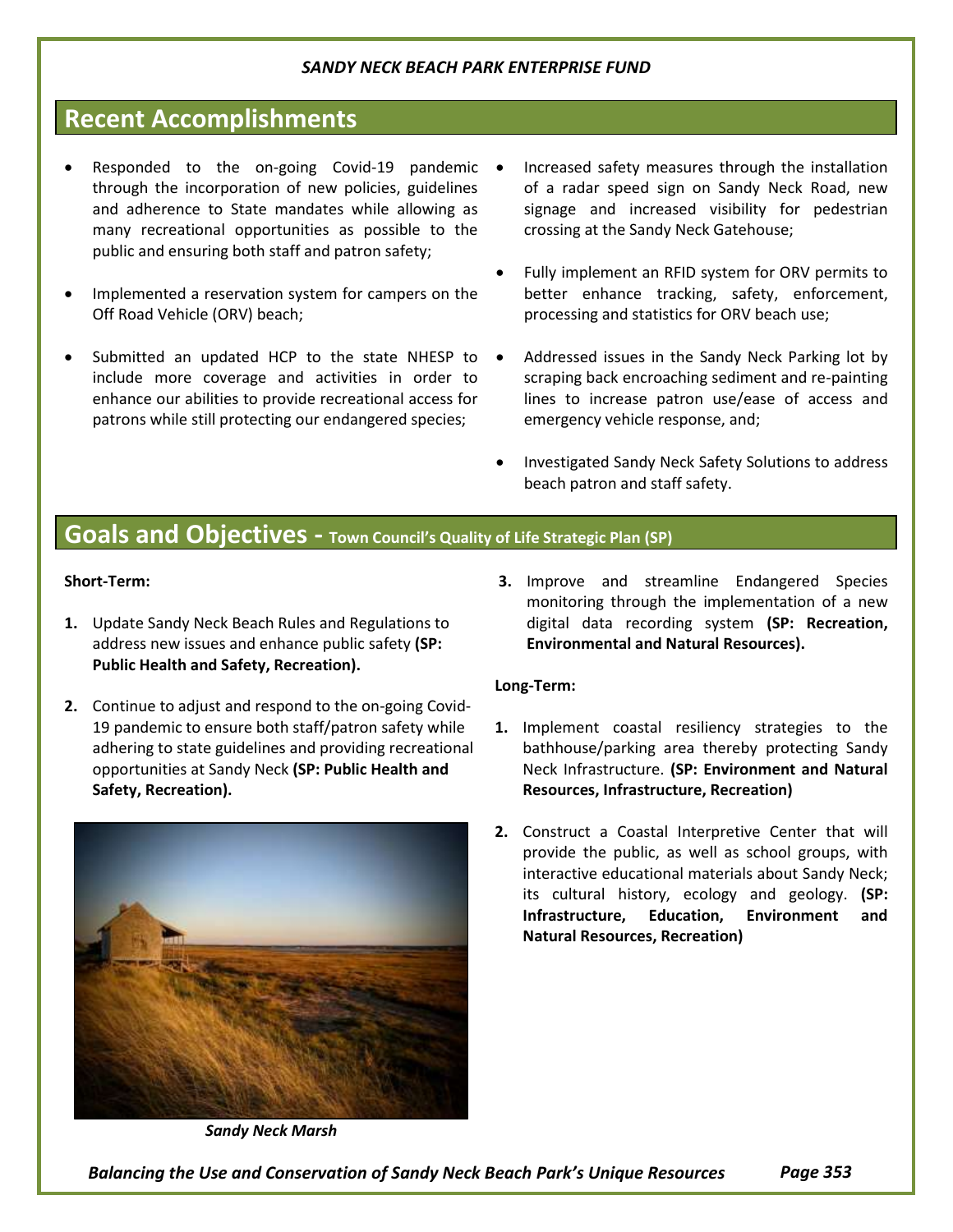### **Enterprise Fund Budget Comparison**

| <b>Sandy Neck Enterprise Fund</b>              | Actual         | Projected   | <b>Approved</b> | Proposed    | Change        | Percent       |
|------------------------------------------------|----------------|-------------|-----------------|-------------|---------------|---------------|
| <b>Source of Funding</b>                       | <b>FY 2020</b> | FY 2021     | <b>FY 2021</b>  | FY 2022     | $FY21 - 22$   | <b>Change</b> |
| Intergovernmental Aid                          | \$2,968        | \$0         | \$0             | \$0         | \$0           | 0.00%         |
| Fees, Licenses, Permits                        | 523,069        | 541,451     | 416,000         | 491,000     | 75,000        | 18.03%        |
| Charges for Services                           | 225,936        | 296,316     | 169,455         | 250,957     | 81,502        | 48.10%        |
| Interest and Other                             | 98,987         | 99,762      | 95,000          | 95,000      |               | 0.00%         |
| <b>General Fund Transfer</b>                   |                | 108,000     |                 |             |               | 0.00%         |
| <b>Total Operating Sources</b>                 | \$850,960      | \$1,045,528 | \$680,455       | \$836,957   | \$156,502     | 23.00%        |
| Gift/Contributions & Donations                 | 636            |             |                 |             |               | 0.00%         |
| <b>Total Capital Sources</b>                   | \$636          | \$0         | \$0             | \$0         | \$0           | 0.00%         |
| <b>Total Source of Funding</b>                 | \$851,596      | \$1,045,528 | \$680,455       | \$836,957   | \$156,502     | 23.00%        |
| <b>Direct Operating Expenses</b>               |                |             |                 |             |               |               |
| Personnel                                      | \$474,145      | \$488,074   | \$500,718       | \$524,984   | \$24,266      | 4.85%         |
| <b>Benefits</b>                                | 37,705         | 29,857      | 36,382          | 35,845      | (537)         | $-1.47%$      |
| <b>Operating Expenses</b>                      | 156,915        | 159,748     | 205,400         | 216,900     | 11,500        | 5.60%         |
| Capital Outlay                                 | 7,578          | 108,000     | 12,000          | 15,000      | 3,000         | 25.00%        |
| Debt Service                                   | 92,581         | 90,181      | 90,181          | 84,083      | (6,098)       | $-6.76%$      |
| <b>Transfers Out</b>                           |                |             |                 | 108,000     | 108,000       | 0.00%         |
| <b>Total Direct Operating Expenses</b>         | \$768,924      | \$875,860   | \$844,681       | \$984,812   | \$140,131     | 16.59%        |
| <b>Indirect Operating Costs</b>                |                |             |                 |             |               |               |
| <b>General Fund Staff</b>                      | \$39,599       | \$44,632    | \$44,632        | \$35,250    | (59, 382)     | $-21.02%$     |
| Pensions                                       | 56,791         | 59,376      | 59,376          | 59,621      | 245           | 0.41%         |
| Audit & Software Costs                         | 3,984          | 5,369       | 5,369           | 5,670       | 301           | 5.61%         |
| Property, Liability Insurance                  | 7,562          | 7,230       | 7,230           | 8,028       | 798           | 11.04%        |
| <b>Total Indirect Operating Expenses</b>       | \$107,936      | \$116,607   | \$116,607       | \$108,570   | (\$8,037)     | $-6.89%$      |
| <b>Total Operating Expenses</b>                | \$876,860      | \$992,467   | \$961,288       | \$1,093,381 | \$132,094     | 13.74%        |
| Capital Improvement Program                    | 520            |             |                 | 225,000     | 225,000       | 0.00%         |
| <b>Total Capital Expenses</b>                  | \$520          | \$0         | \$0             | \$225,000   | \$225,000     | $0.00\%$      |
| <b>Total Expenses</b>                          | \$877,380      | \$992,467   | \$961,288       | \$1,318,381 | \$357,094     | 37.15%        |
| <b>Excess (Deficiency) cash basis</b>          | (\$25,785)     | \$53,061    | (\$280,833)     | (5481, 424) | ( \$200, 592) |               |
| <b>Beginning Certified Free Cash</b>           | \$1,011,899    |             | \$986,115       | \$705,282   |               |               |
| FY 2021 Projected Excess<br>(Deficiency)       |                |             |                 | 53,061      |               |               |
| <b>Ending Projected Certified Free</b><br>Cash | \$986,115      |             | \$705,282       | \$276,919   |               |               |

#### **Summary of Budget Changes**

Sandy Neck Enterprise Fund proposed FY 2022 budget is increased \$132,094 (13.74%) from the approved FY 2021 budget. Personnel budget change includes contractual obligations and minimum wage increases. Operating budget change includes shorebird data tracking and anticipated gasoline/diesel cost increases. Transfer out includes reimbursing the General Fund for FY 2021 Town Council appropriation #2021-075 for sand replenishment. Capital outlay includes a one-time vehicle purchase.

*Balancing the Use and Conservation of Sandy Neck Beach Park's Unique Resources Page 354*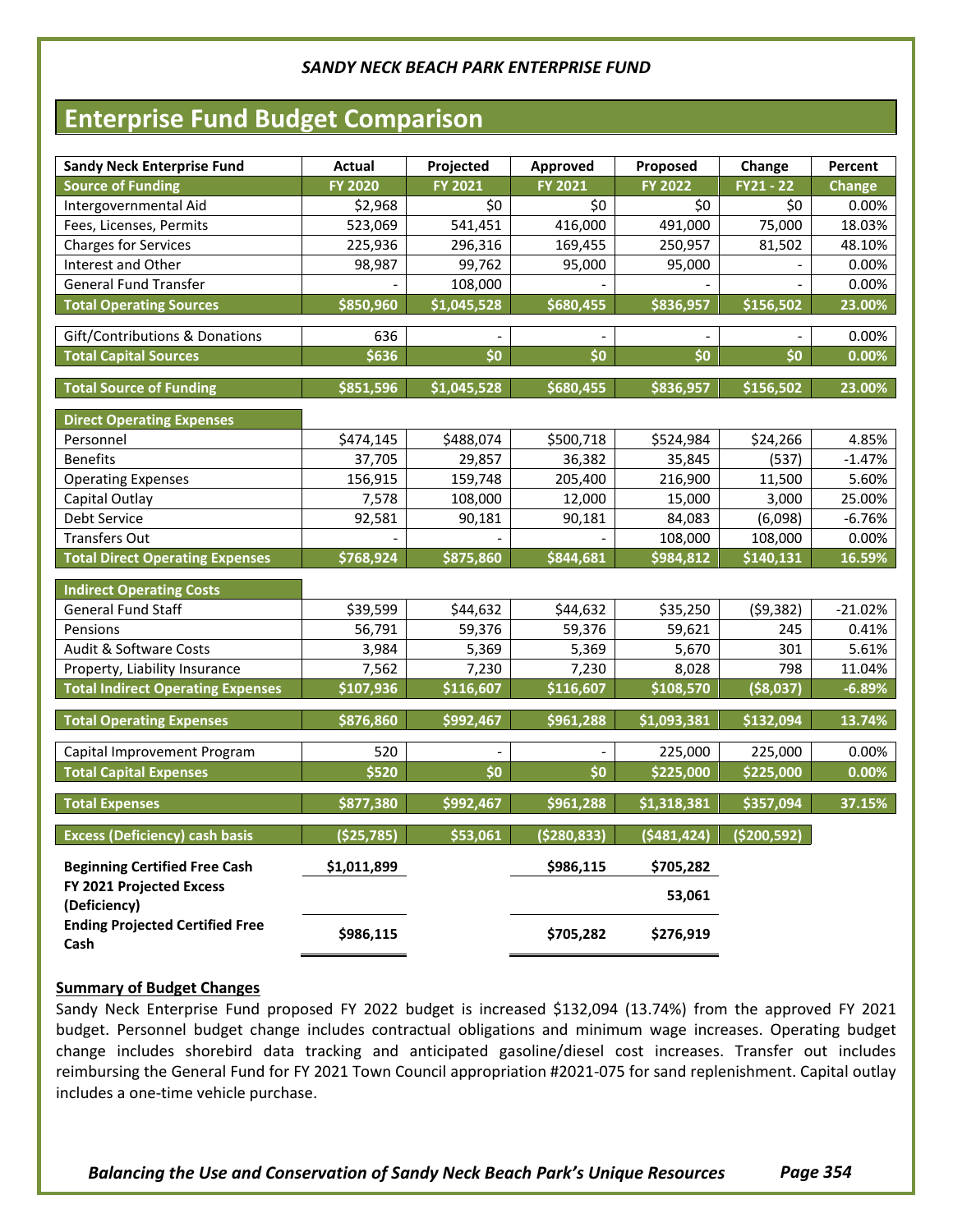### **Enterprise Fund Budget Comparison (Continued)**

| Job Title                               | <b>FY 2020</b> | <b>FY 2021</b> | <b>FY 2022</b> |
|-----------------------------------------|----------------|----------------|----------------|
| <b>Administrative Assistant</b>         | 0.10           | 0.10           | 0.10           |
| Director Marine & Environmental Affairs | 0.15           | 0.15           | 0.15           |
| Natural Resource Officer                | 2.00           | 2.00           | 2.00           |
| <b>Operations Supervisor</b>            | 1.00           | 1.00           | 1.00           |
| <b>Office Manager</b>                   | 0.10           | 0.10           | 0.10           |
| Dir. NR/SN Park Manager                 | 0.50           | 0.50           | 0.50           |
| <b>Full-time Equivalent Employees</b>   | 3.85           | 3.85           | 3.85           |

| <b>FY 2021</b> | <b>FY 2022</b> | <b>Change</b> |
|----------------|----------------|---------------|
| 0.10           | 0.10           |               |
| 0.15           | 0.15           |               |
| 2.00           | 2.00           |               |
| 1.00           | 1.00           |               |
| 0.10           | 0.10           |               |
| 0.50           | 0.50           |               |
| 3.85           | 3.85           | -             |

| <b>Budget Reconciliation</b>                  | Personnel | <b>Operating</b>         | Capital  | <b>Totals</b> | <b>FTE</b> |
|-----------------------------------------------|-----------|--------------------------|----------|---------------|------------|
| FY 2021 Approved Budget                       |           |                          |          | \$961,288     |            |
| Contractual Obligations Net of Staff Turnover | 10,229    |                          |          | 10,229        |            |
| Change in Indirect Costs                      | 245       | (8, 283)                 |          | (8,037)       |            |
| One-Time Charges                              | -         |                          | (12,000) | (12,000)      |            |
| Debt Service                                  |           | (6,098)                  |          | (6,098)       |            |
| FY 2022 Budget Changes                        |           |                          |          |               |            |
| 1. Seasonal Pay Increases                     | 13.500    | $\overline{\phantom{a}}$ |          | 13,500        |            |
| 2. Digital Shorebird Data Tracking            |           | 3,100                    |          | 3,100         |            |
| 3. Anticipated Gasoline/Diesel Increases      | -         | 8,400                    |          | 8,400         |            |
| 4. Used Patrol Vehicle                        | -         |                          | 15,000   | 15,000        |            |
| 5. Sand Replenishment                         |           | 108,000                  |          | 108,000       |            |
| FY 2022 Proposed Budget                       | \$23,975  | \$105,119                | \$3,000  | \$1,093,381   |            |

- **1. Minimum Wage Impact -** The Massachusetts Minimum Wage Act gradually increases the minimum wage in Massachusetts from \$11/hour to \$15/hour over five years, culminating in 2023. It will increase to \$12/hour on January 1, 2019, and will then go up by \$0.75/hour every year until it hits \$15/hour on January 1, 2023.
- **2. Digital Shorebird Data Tracking Program -** Requesting funds for NestStory software and the purchase of two iPads (128gb) for field staff use to more efficiently and effectively to track nesting shorebird data for Piping Plovers and Least Terns.
- **3. Gasoline/Diesel Contract Price Increases -** The Town anticipates contract cost increases for the purchase of gasoline and diesel through County bids.
- **4. Used Patrol Vehicle -** Requesting to purchase a used patrol vehicle (possibly a 2009 Chevy Silverado 2500 from the Mooring Program) to replace an aging Sandy Neck Beach patrol vehicle.
- 5. **Sand Stabilization Budget Reduction -** Due to the recent weather events the frontal dune sustained significant erosion that had jeopardized the integrity of the Sandy Neck parking lots and septic field due to the loss of the protective dune. Emergency repair funds were provided by a transfer from the Town Council's Operating Reserve Fund in FY 2021.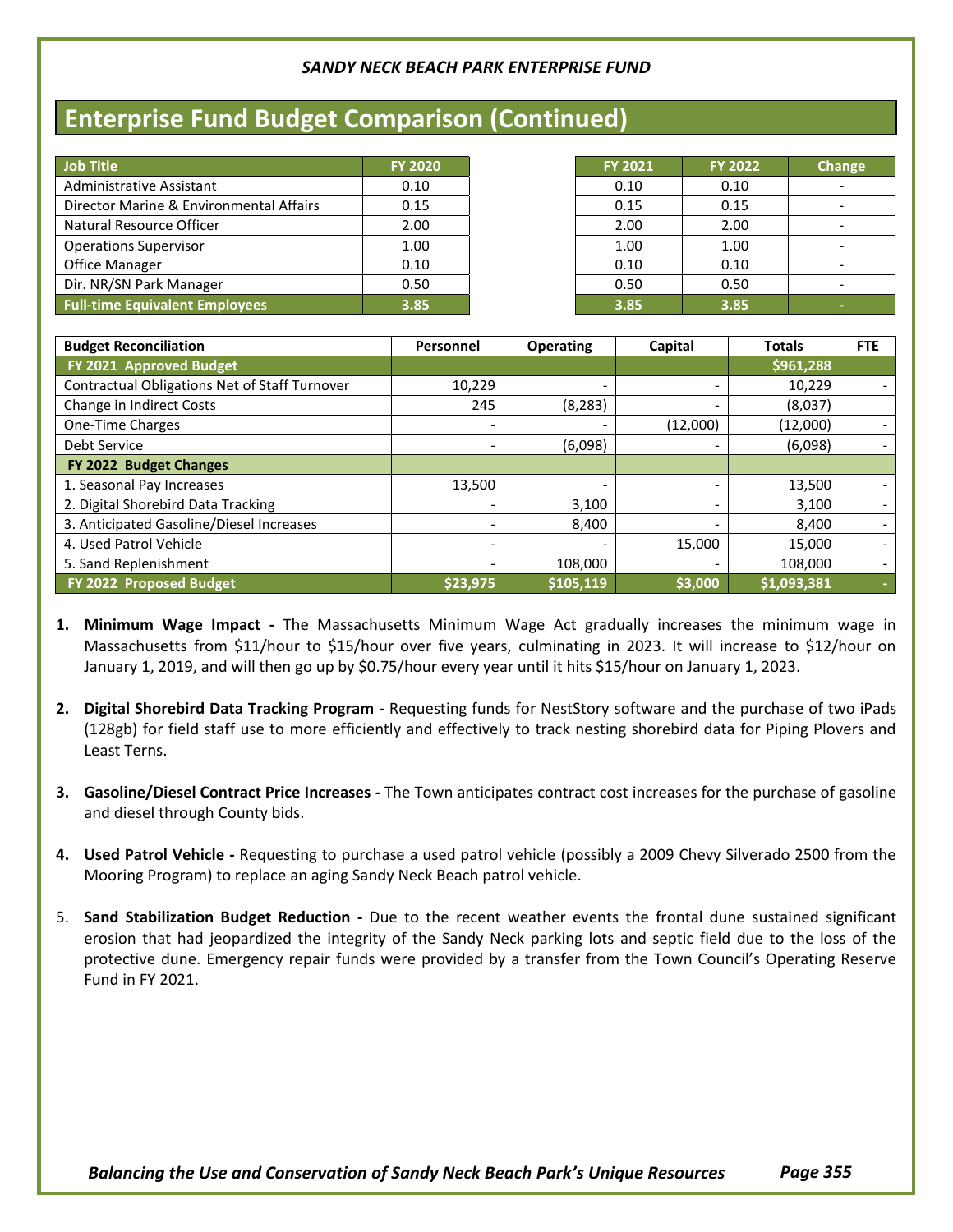### **Enterprise Fund Budget Comparison (Continued)**

#### **Factors Affecting Revenues**

Major sources of revenue for this operation include beach sticker sales, parking revenue, and off-road vehicle sticker sales. Weather plays a significant role in the revenue generated at this park as approximately 20% to 25% of revenue is derived from daily parking fees. Other factors that can affect revenue are nesting endangered shorebirds and turtles. This can affect activity levels at the off-road portion of the beach and corresponding sticker sales. Staff continues to work with state officials to mitigate the impacts while protecting these species. The Sandy Neck Enterprise Fund broke the \$1 million mark in revenue generation in FY 2016 for the first time, but since dropped to \$850,960 in FY 2020.



*Sandy Neck Diamondback Terrapin Release*

#### **Factors Affecting Expenses**

The state's mandatory minimum wage increases will affect expenses for the next few years. Weather plays an important role in Sandy Neck's operations. Any significant storm that causes shoreline erosion will cost the operations in terms of sand replenishment and dune repairs. Reserves need to be maintained to provide the funding necessary in the event of such occurrence.



*Sandy Neck Trail*

The embankment in front of the main parking lot by the bathing beach area continues to be an area of major concern for this operation. Storms out of the Northeast can cause severe erosion to this embankment. A capital improvement plan for a long-term solution is being evaluated and will most likely impact fees charged by this operation in order to finance it.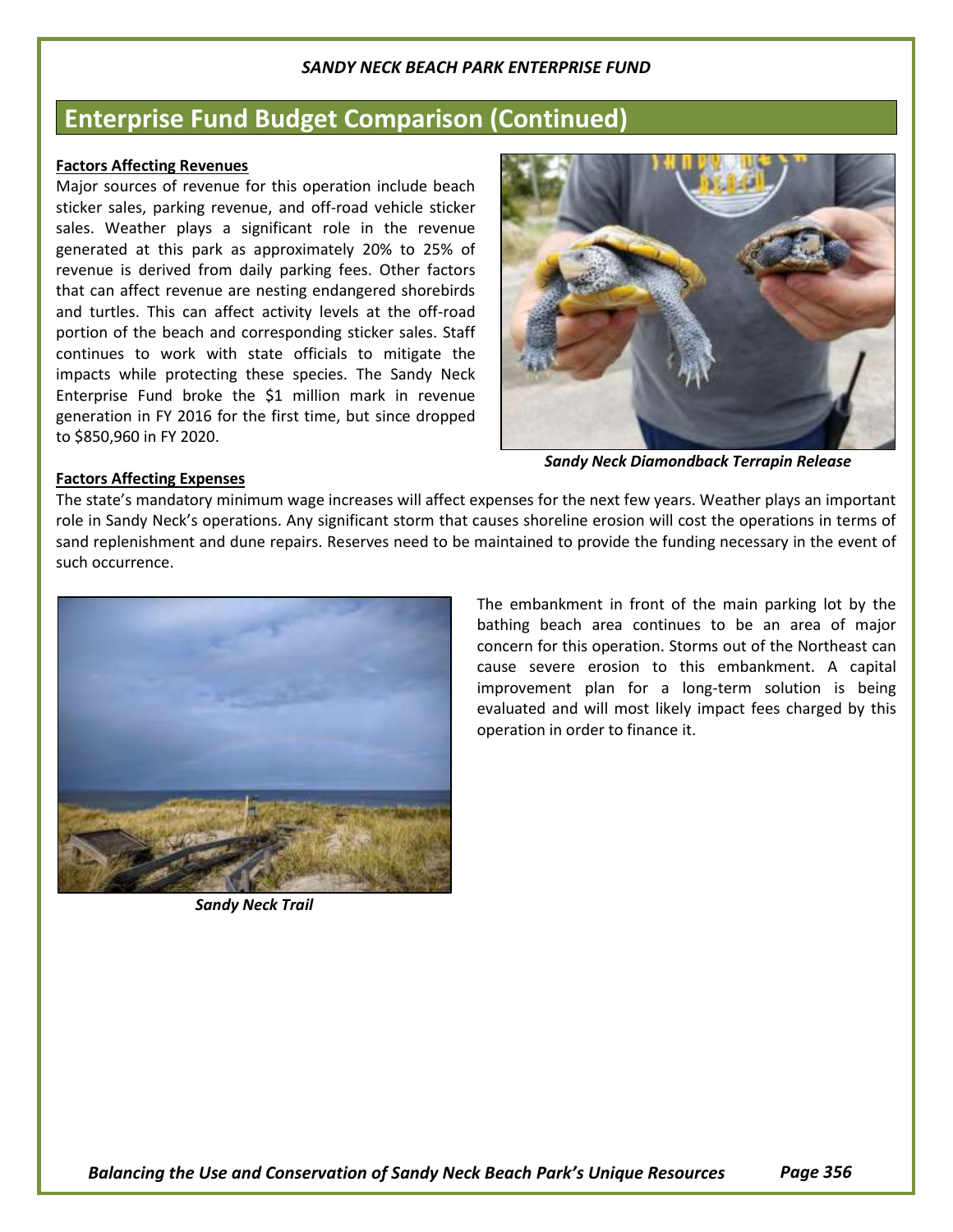### **Sandy Neck Enterprise Fund Budget History**



Full-time employees have remained level through the fiscal years. Any change attributes to reallocations of salary between funds.



Sandy Neck Enterprise Fund actual expenditures range 80% to 98% of annually approved budgets.



Fees, Licenses, Permits represent the largest funding source at 59% and off-road vehicle (ORV) sticker fees provide the largest contribution to this revenue category. The second largest category is Charges for Services at 30% and includes beach stickers and parking lot fees.

\$0 \$200,000 \$400,000 \$600,000 \$800,000 \$1,000,000 \$1,200,000 Approved Approved Approved Approved Proposed FY18 FY19 FY20 FY21 **EV22** Budget History

This budget has increased 3.31% annually over the fiveyear period.



Personnel and benefits expenses comprise 57% of all expenditures.

*Balancing the Use and Conservation of Sandy Neck Beach Park's Unique Resources Page 357*